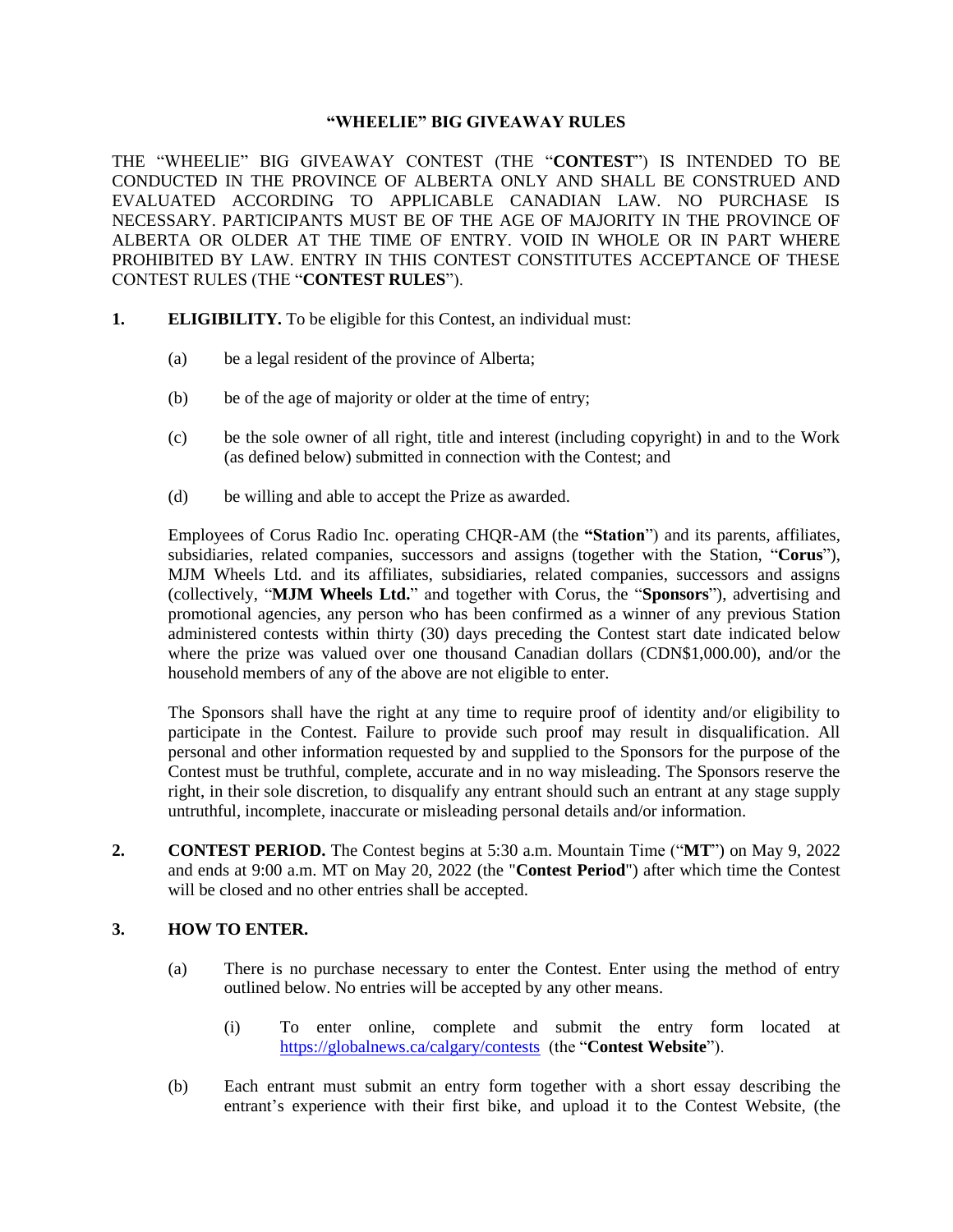## "**Work**").

- (c) By participating in this Contest, each entrant represents and warrants that the Work: (i) does not contain any material, language or gestures that are libelous, defamatory, indecent, profane, obscene or violent and does not violate any laws relating to hate speech or otherwise; (ii) is original, solely created by the entrant and that no third party participated as an author, co-author or otherwise in the creation of the Work or any part thereof, and all right, title and interest (including copyright) therein is owned and/or controlled by the entrant to the full extent necessary to enable the Sponsors to use the Work as contemplated by these Contest Rules; (iii) does not infringe upon the intellectual property right, proprietary interest or other statutory or common law rights of any third party; (iv) does not contain any recognizable logos or any other copyrighted material; (v) does not contain any mention, endorsement, or "plug" any commercial product, service, venture or thing, including, without limitation, the name of your employer; and (vi) has not been submitted in connection with any other contest and/or promotional campaign.
- (d) Limit of one (1) entry per person during the Contest Period. In the case of multiple entries, only the first eligible entry will be considered.
- (e) All entries including the Work, become the sole property of the Sponsors and will not be returned for any reason. Entries must be received no later than the end of the Contest Period. Entries will be declared invalid if they are late, illegible, incomplete, damaged, irregular, mutilated, forged, garbled or mechanically or electronically reproduced. Unless otherwise set out herein, no communication or correspondence will be exchanged with entrants except with those selected as a potential winner.
- (f) Entries received online shall be deemed to be submitted by the authorized account holder of the e-mail address associated with the entry. For the purpose of the Contest Rules, "authorized account holder" of an e-mail address is defined as the natural person who is assigned to an e-mail address by an Internet access provider, on-line service provider, or other organization responsible for assigning e-mail addresses for the domain associated with the submitted e-mail address. Any entrant may be required to provide the Sponsors with proof that they are the authorized account holder of the e-mail address associated with their entry.

## **4. PRIZE.**

- (a) **Prize.** There is one (1) prize ("**Prize**") available to be won by the Prize winner ("**Winner**") consisting of one (1) E-bike of the Winner's choosing with an approximate value of Three Thousand Six Hundred Canadian Dollars (CDN \$3,600.00), including warranty for 1 year on the electronic portion of the E-bike and 2 years on the E-bike frame.
- (b) Winner is not entitled to monetary difference between actual Prize value and stated approximate Prize value, if any.
- (c) Prize will be distributed within thirty (30) days after Winner has been successfully contacted and notified of his/her Prize and fulfilled the requirements set out herein.

# **5. PRIZE CONDITIONS.**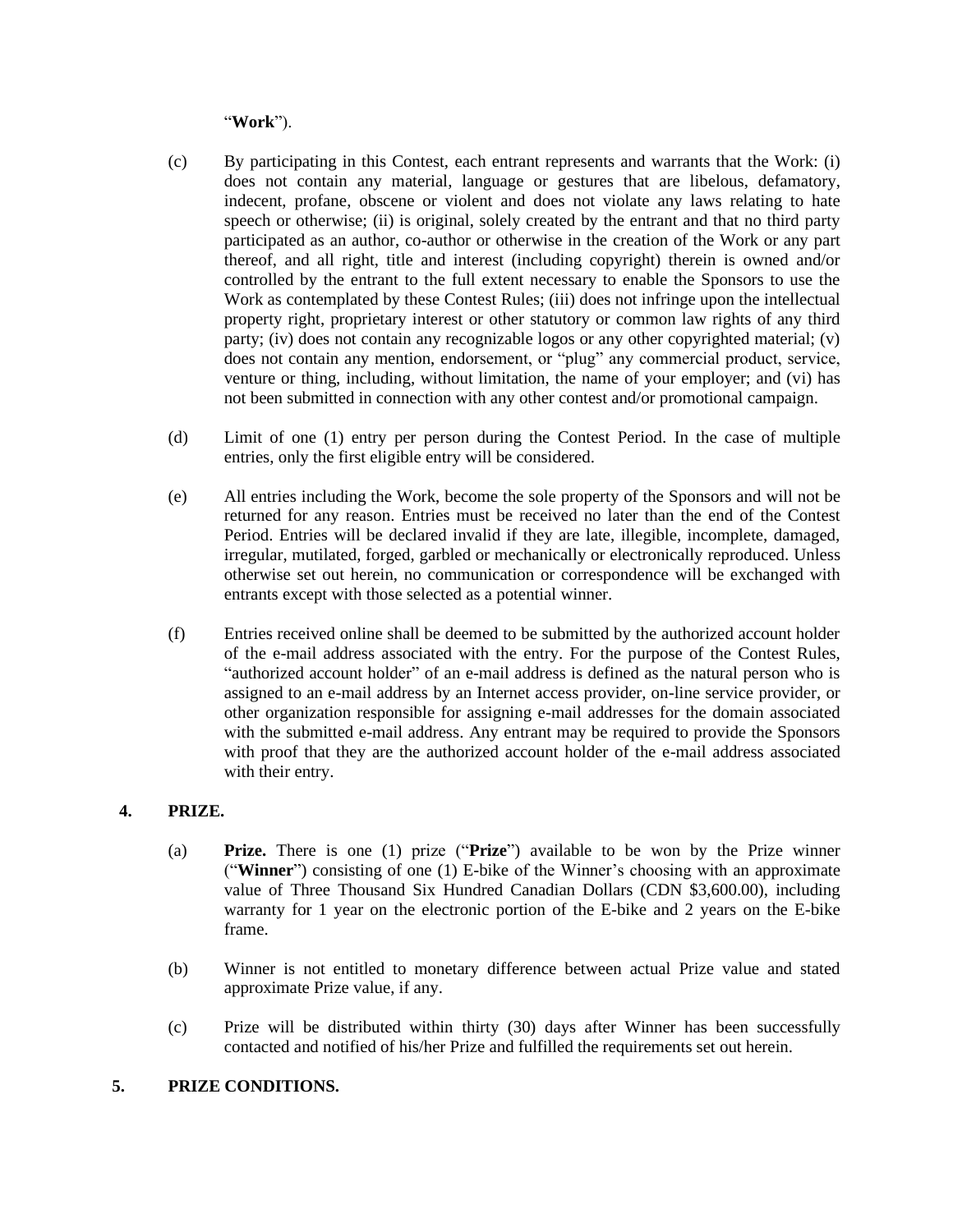- (a) Winner will be responsible for all incidental costs and expenses not explicitly included in the Prize.
- (b) Winner must arrange and coordinate the fulfilment of the Prize directly with MJM Wheels Ltd.
- (c) Prize must be accepted as awarded and cannot be transferred, assigned, substituted or redeemed for cash, except at the sole discretion of the Sponsors. Any unused, unclaimed or declined portion of a Prize will be forfeited, have no cash value and the Sponsors shall have no obligation to provide either an alternative or value-in-kind. The Sponsors reserve the right, in their sole discretion, to substitute a prize of equal or greater value if the Prize (or any portion thereof) cannot be awarded for any reason.
- (d) Shipped Prizes shall not be insured and the Sponsors shall not assume any liability for lost, damaged or misdirected Prizes.

#### **6. WINNER SELECTION.**

One (1) Winner shall be selected as follows:

- (a) On or about May 19, 2022 in Calgary, Alberta, one (1) entrant will be selected by a random draw from all eligible entries received during the Contest Period. Before being declared a Winner, the selected entrant shall be required to correctly answer, without assistance of any kind, whether mechanical or otherwise, a time-limited, mathematical skill-testing question to be administered during a pre-arranged telephone call or by email, to comply with the Contest Rules and sign and return the Release (described below).
- (b) The odds of being selected as a potential winner are dependent upon the number of eligible entries received by the Sponsors.
- (c) THE SELECTED ENTRANT WILL BE NOTIFIED BY TELEPHONE NO LATER THAN MAY 20, 2022 AT 5:00 P.M. AND MUST RESPOND WITHIN TWO (2) BUSINESS DAYS OF NOTIFICATION. Upon notification, the selected entrant must respond by telephone or e-mail (as specified in the notification) to the contact number or e-mail address provided no later than the indicated deadline set out in the Contest Rules and/or the notification. If the selected entrant does not respond accordingly, he/she will be disqualified and will not receive a Prize and another entrant may be selected in the Sponsors' sole discretion until such time as an entrant satisfies the terms set out herein. The Sponsors are not responsible for the failure for any reason whatsoever of a selected entrant to receive notification or for the Sponsors to receive a selected entrant's response.
- (d) If, as a result of an error relating to the entry process, drawing or any other aspect of the Contest, there are more selected entrants than contemplated in these Contest Rules, there will be a random draw amongst all eligible Prize claimants after the Contest's closing date to award the correct number of Prizes.
- **7. RELEASE.** Winner will be required to execute a legal agreement and release ("**Release**") that confirms Winner's: (i) eligibility for the Contest and compliance with these Contest Rules; (ii) acceptance of the Prize as offered; (iii) release of each of the Sponsors and their respective parent companies, subsidiaries, affiliates and/or related companies and each of their employees,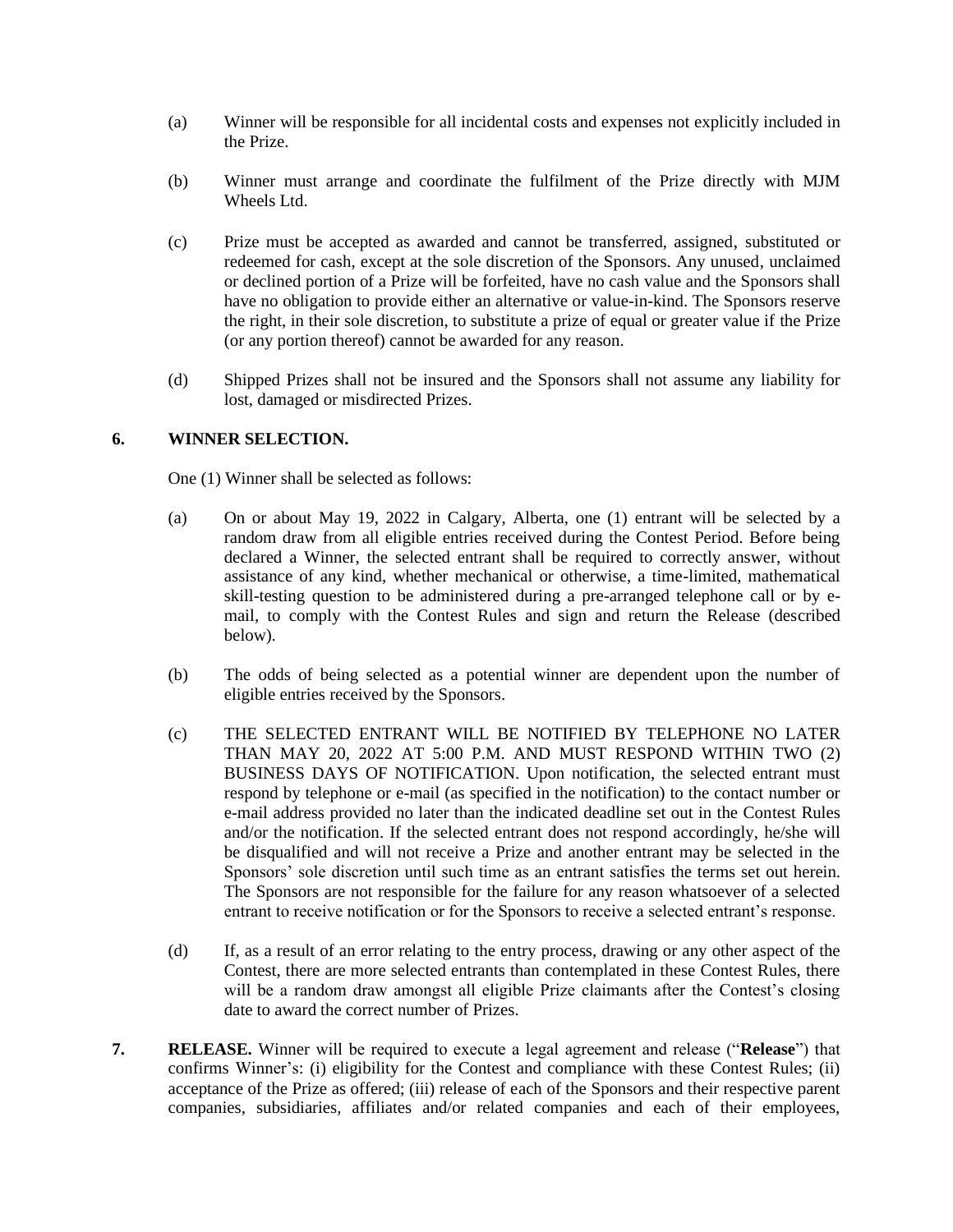directors, officers, suppliers, agents, sponsors, administrators, licensees, representatives, advertising, media buying and promotional agencies (collectively, the "**Releasees**") from any and all liability for any loss, harm, damages, cost or expense arising out of participation in the Contest, participation in any Contest-related activity or the acceptance, use, or misuse of any Prize, including but not limited to costs, injuries, losses related to personal injuries, death, damage to, loss or destruction of property, rights of publicity or privacy, defamation, or portrayal in a false light, or from any and all claims of third parties arising therefrom; and (iv) grant to the Sponsors of the unrestricted right, in the Sponsors' collective or individual discretion, to produce, reproduce, display, publish, convert, post, serve, broadcast, communicate by telecommunication, exhibit, distribute, adapt and otherwise use or re-use the Winner's name, statements, image, likeness, voice and biography and the Work, in any and all media now known or hereafter devised, in connection with the Contest and the promotion and exploitation thereof. The executed Release must be returned within two (2) business days of the date indicated on the accompanying letter of notification or the verification as a Winner or the selected entrant will be disqualified and the Prize forfeited.

- **8. INDEMNIFICATION BY ENTRANT.** By entering the Contest, each entrant releases and holds Releasees harmless from any and all liability for any injuries, loss or damage of any kind to the entrant or any other person, including personal injury, exposure to the COVID-19 virus, death, or property damage, resulting in whole or in part, directly or indirectly, from: (a) their participation in the Contest or any Contest-related activity; (b) the acceptance, use, or misuse of any Prize; or (c) any breach of the Contest Rules. Each entrant agrees to fully indemnify Releasees from any and all claims by third parties relating to the entrant's participation in the Contest, without limitation.
- **9. RIGHTS CLEARANCE**. By providing the Work to the Sponsors in connection with the Contest, each entrant shall retain all right, title and interest (including copyright) in and to the Work and shall grant to the Sponsors a worldwide, gratuitous, irrevocable, and non-exclusive licence to copy, modify, produce, reproduce, display, publish, exhibit, distribute, convert, adapt, post, serve, broadcast, communicate by telecommunication, transmit and otherwise use or reuse the Work for use in all media now known or hereafter devised in perpetuity beginning on the date of entry, including, but not limited to, in connection with the administration, promotion and exploitation of the Contest. Sponsors assume no responsibility for any claims of infringement of rights to copyright, privacy, personality or otherwise, and all such liability shall remain with the entrant. Sponsors reserve the right to exclude any Work for any reason whatsoever, including but not limited to, on the basis of concerns relating to the rights of third parties, including but not limited to privacy, copyright, defamation, rights of personality, obscenity or hate speech, as determined by Sponsors in their sole discretion.
- **10. LIMITATION OF LIABILITY.** The Sponsors assume no responsibility or liability for lost, late, unintelligible/illegible, falsified, damaged, misdirected or incomplete entries, notifications, responses, replies or any Release, or for any computer, online, software, telephone, hardware or technical malfunctions that may occur, including but not limited to malfunctions that may affect the transmission or non-transmission of an entry. The Sponsors are not responsible for any incorrect or inaccurate information, whether caused by website users or by any of the equipment or programming associated with or utilized in the Contest or by any technical or human error which may occur in the administration of the Contest. The Sponsors assume no responsibility for any error, omission, interruption, deletion, defect, delay in operation or transmission, communications line failure, theft or destruction or unauthorized access to, or alteration of, entries. The Sponsors assume no responsibility or liability in the event that the Contest cannot be conducted as planned for any reason, including those reasons beyond the control of the Sponsors,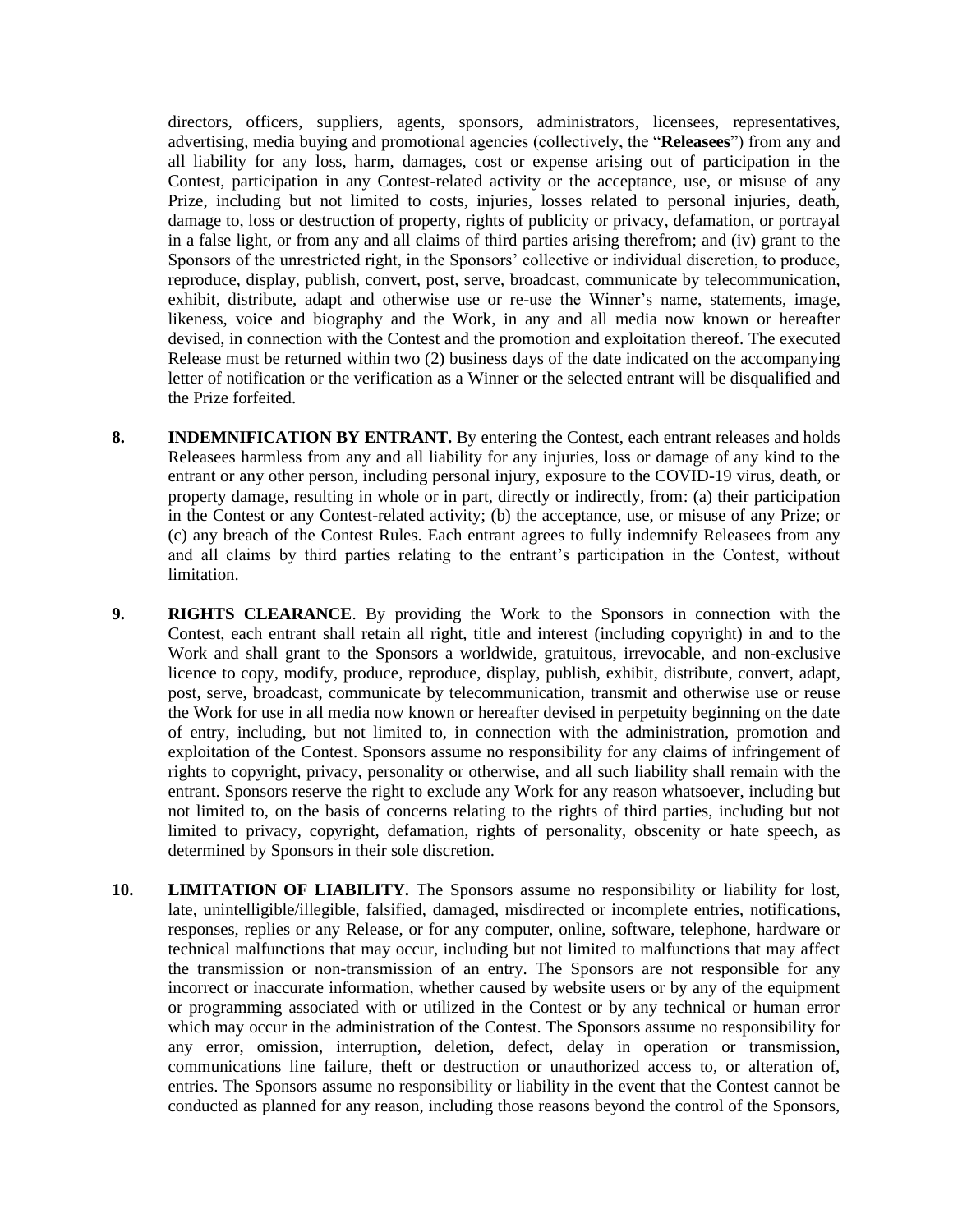such as infection by computer virus, bugs, tampering, unauthorized intervention, fraud, technical failures, or corruption of the administration, security, fairness, integrity or proper conduct of this Contest and/or the Contest Website.

**11. CONDUCT.** By participating in the Contest, each entrant is deemed to have executed and agrees to be bound by the Contest Rules, which will be posted at the Contest Website throughout the Contest Period. Each entrant further agrees to be bound by the decisions of the Sponsors, which shall be final and binding in all respects. The Sponsors reserve the right, in their sole discretion, to disqualify any entrant found to be: (a) violating the Contest Rules; (b) tampering or attempting to tamper with the entry process or the operation of the Contest and/or the Contest Website or any related promotional website; (c) violating the terms of service, conditions of use and/or general rules or guidelines of any Corus property or service; and/or (d) acting in an unsportsmanlike or disruptive manner, or with intent to annoy, abuse, threaten or harass the Sponsors or any other person. CAUTION: ANY ATTEMPT TO DELIBERATELY DAMAGE THE CONTEST WEBSITE OR ANY RELATED WEBSITE OR UNDERMINE THE LEGITIMATE OPERATION OF THE CONTEST MAY BE A VIOLATION OF CRIMINAL AND CIVIL LAWS. SHOULD SUCH AN ATTEMPT BE MADE, THE SPONSORS RESERVE THE RIGHT TO SEEK REMEDIES AND DAMAGES TO THE FULLEST EXTENT PERMITTED BY LAW, INCLUDING BUT NOT LIMITED TO CRIMINAL PROSECUTION.

#### **12. PRIVACY / USE OF PERSONAL INFORMATION.**

- (a) By participating in the Contest, each entrant: (i) grants to the Sponsors the right to use his/her name, mailing address, age range, telephone number and e-mail address and submitted Work (collectively the "**Personal Information**") for the purpose of administering the Contest, including but not limited to contacting and announcing the Winner and coordinating the provision of the Prize; (ii) grants to the Sponsors the right to use his/her Personal Information for publicity and promotional purposes relating to the Contest, in any and all media now known or hereafter devised, without further compensation unless prohibited by law; and (iii) acknowledges that the Sponsors may disclose his/her Personal Information to third-party agents and service providers of any of the Sponsors in connection with any of the activities listed in (i) and (ii) above.
- (b) Corus will use the entrant's Personal Information only for identified purposes, and protect the entrant's Personal Information in a manner that is consistent with the Corus Privacy Policy at: [https://www.corusent.com/privacy-policy/.](https://www.corusent.com/privacy-policy/)
- **13. INTELLECTUAL PROPERTY.** All intellectual property, including but not limited to trademarks, trade names, logos, designs, promotional materials, web pages, source code, drawings, illustrations, slogans and representations is owned by the Sponsors and/or their affiliates. All rights are reserved. Unauthorized copying or use of any copyrighted material or intellectual property without the express written consent of its owner is strictly prohibited.
- **14. TERMINATION.** The Sponsors reserve the right, in their sole discretion, to terminate the Contest, in whole or in part, and/or modify, amend or suspend the Contest, and/or the Contest Rules in any way, at any time, for any reason without prior notice.
- **15. LAW.** These are the official Contest Rules. The Contest is subject to applicable federal, provincial and municipal laws and regulations. The Contest Rules are subject to change without notice in order to comply with any applicable federal, provincial and municipal laws or the policy of any other entity having jurisdiction over the Sponsors. All issues and questions concerning the